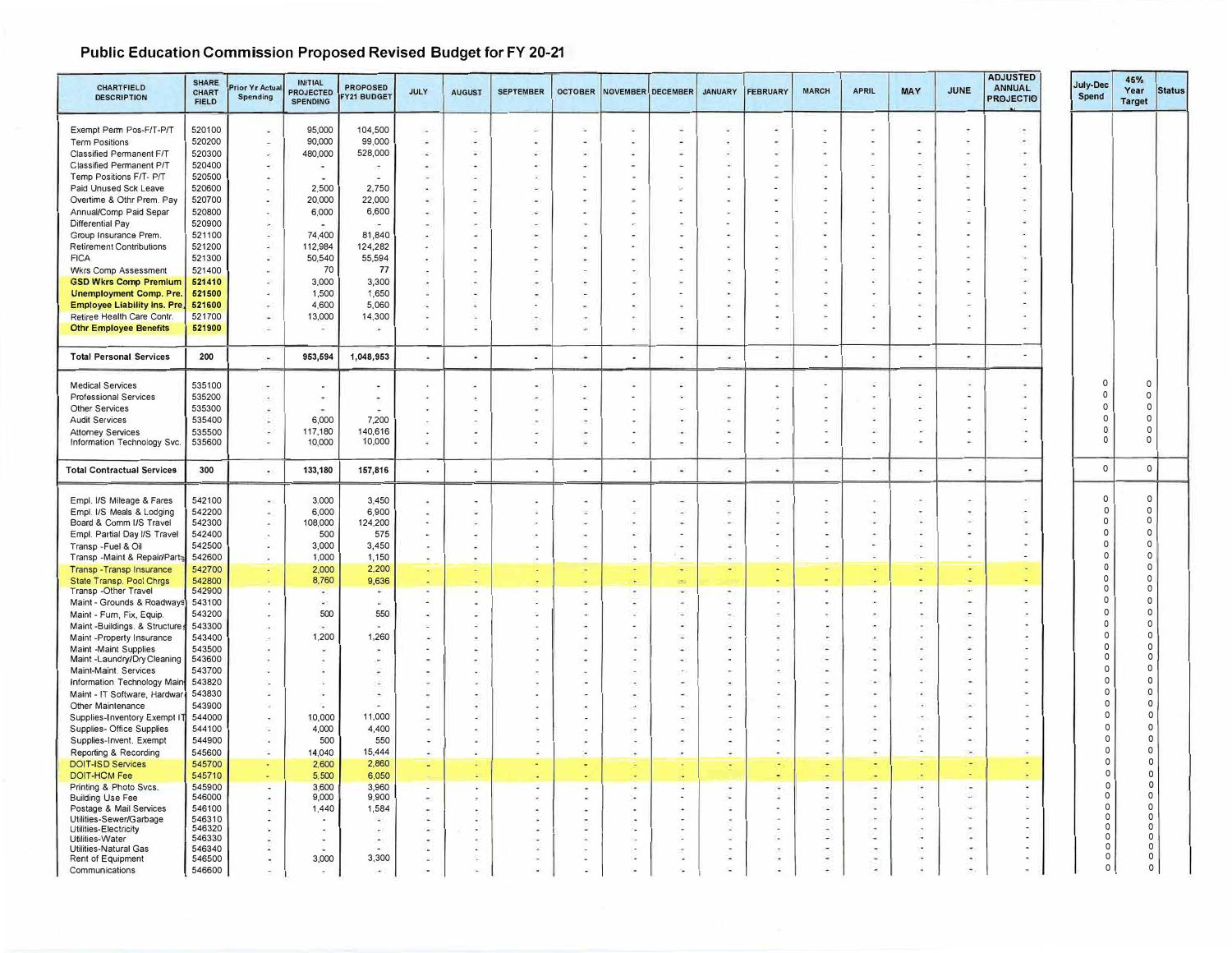| <b>CHARTFIELD</b><br><b>DESCRIPTION</b>                | <b>SHARE</b><br><b>CHART</b><br><b>FIELD</b> | Prior Yr Actual<br><b>Spending</b> | <b>INITIAL</b><br><b>PROJECTED</b><br><b>SPENDING</b> | <b>PROPOSED</b><br><b>FY21 BUDGET</b> | JULY                                                 | <b>AUGUST</b>            | <b>SEPTEMBER</b>                   |                          | <b>OCTOBER NOVEMBER DECEMBER</b> |                          | <b>JANUARY</b>           | <b>FEBRUARY</b>          | <b>MARCH</b>             | <b>APRIL</b>             | <b>MAY</b>               | JUNE                     | <b>ADJUSTED</b><br>July-Dec<br><b>ANNUAL</b><br><b>PROJECTIO</b> |
|--------------------------------------------------------|----------------------------------------------|------------------------------------|-------------------------------------------------------|---------------------------------------|------------------------------------------------------|--------------------------|------------------------------------|--------------------------|----------------------------------|--------------------------|--------------------------|--------------------------|--------------------------|--------------------------|--------------------------|--------------------------|------------------------------------------------------------------|
| <b>DOIT Telecommunications</b>                         | 546610                                       | $\sim$                             | 8,000                                                 | 8,800                                 | $\overline{\phantom{a}}$                             |                          | $\sim$                             | <b>Section</b>           | $\sim$                           | $\blacksquare$           | $\overline{a}$           | $\sim$                   | $\overline{\phantom{a}}$ | $\sim$                   | $\sim$                   | $\sim$                   |                                                                  |
| <b>Subscriptions &amp; Dues</b>                        | 546700                                       | $\sim$                             | 8,400                                                 | 9,240                                 | $\sim$                                               | w.                       | $\overline{\phantom{a}}$           | $\blacksquare$           | Card C                           | $\sim$                   | ۰                        | $\overline{a}$           | -                        | $\overline{\phantom{a}}$ | ٠                        |                          | $\sim$                                                           |
| Employee Training & Educ.                              | 546800                                       | 答                                  | 19,000                                                | 20,900                                | $\overline{a}$                                       | $\overline{\phantom{a}}$ | $\sim$                             | $\blacksquare$           |                                  | $\blacksquare$           | ×.                       | Carl                     | $\sim$                   | $\sim$                   | m.                       |                          |                                                                  |
| Board Member Training                                  | 546801                                       | $\overline{\phantom{a}}$           | 10,000                                                | 11,000                                | $\sim$                                               | $\sim$                   | $\sim$                             | $\sim$                   |                                  | $\blacksquare$           | $\overline{\phantom{0}}$ | $\overline{a}$           | <b>Contract</b>          |                          | $\overline{a}$           |                          |                                                                  |
| Advertising                                            | 546900                                       |                                    | 9,000                                                 | 9,900                                 | $\sim$                                               |                          | $\,$                               | $\sim$                   |                                  | $\frac{1}{2}$            | $\overline{\phantom{a}}$ | $\sim$                   |                          |                          | $\blacksquare$           | ×.                       | $\overline{\phantom{a}}$                                         |
| Grants To Individuals                                  | 547200                                       |                                    |                                                       |                                       | $\sim$                                               | $\overline{\phantom{a}}$ | $\overline{\phantom{a}}$           | $\blacksquare$           | $\sim$                           | $\blacksquare$           | $\blacksquare$           | m.                       | $\sim$                   |                          | $\sim$                   |                          |                                                                  |
| Grants To Organizations                                | 547400                                       |                                    |                                                       |                                       | $\sim$                                               | $\overline{\phantom{a}}$ | $\overline{\phantom{a}}$           | $\sim$                   | $\sim$                           | $\sim$                   | $\overline{\phantom{0}}$ | $\overline{\phantom{a}}$ |                          |                          | $\overline{\phantom{a}}$ |                          |                                                                  |
| Grants to Public Schools<br>Grants to Higher Education | 547410<br>547420                             |                                    |                                                       |                                       | $\blacksquare$                                       | $\blacksquare$           | $\sim$                             | $\sim$                   |                                  | a.                       |                          |                          | <b>Contract</b>          |                          |                          |                          |                                                                  |
| Grants to Native Amer.                                 | 547430                                       |                                    |                                                       |                                       | $\overline{\phantom{a}}$                             |                          | $\sim$                             | a.                       |                                  | m.                       |                          |                          | $\sim$                   |                          |                          |                          |                                                                  |
| <b>Grants to Other Entities</b>                        | 547440                                       |                                    |                                                       |                                       | $\overline{\phantom{a}}$<br>$\overline{\phantom{a}}$ | ۰                        | $\overline{\phantom{a}}$<br>$\sim$ | $\overline{\phantom{a}}$ |                                  | $\overline{\phantom{a}}$ | $\overline{\phantom{a}}$ | -                        | <b>COLL</b>              | <b>COL</b>               |                          |                          |                                                                  |
| Misc. Expense                                          | 547900                                       |                                    | 4,800                                                 | 5,280                                 | $\sim$                                               |                          | $\overline{\phantom{a}}$           | $\sim$<br>÷              |                                  | Text.                    | m.                       | -                        | <b>Section</b>           |                          |                          |                          |                                                                  |
| Prior Year Expense                                     | 547999                                       |                                    |                                                       |                                       |                                                      |                          |                                    |                          |                                  | $\sim$                   |                          |                          |                          | $\sim$                   | ۰                        | $\overline{\phantom{a}}$ | $\overline{\phantom{a}}$                                         |
| Empl. O/S Mileage & Fares                              | 549600                                       |                                    | 2,400                                                 | 2,640                                 | $\sim$<br>$\overline{\phantom{a}}$                   |                          | $\sim$                             | $\sim$                   | ۰.                               | Corp.                    |                          | $\overline{\phantom{a}}$ | <b>Contract</b>          | $\sim$                   | ۰                        |                          |                                                                  |
| Empl. O/S Meals & Lodging                              | 549700                                       |                                    |                                                       |                                       |                                                      |                          | $\sim$                             | ۰                        | $\sim$                           | $\sim$                   |                          | $\blacksquare$           | <b>Contract</b>          |                          |                          | i m                      |                                                                  |
| Bd & Comm O/S Mile & Fare                              | 549600                                       |                                    | 3,600<br>5,320                                        | 3,960<br>5,852                        | ×.<br>$\sim$                                         |                          | $\sim$<br>$\sim$                   | ÷                        |                                  | $\sim$                   | $\sim$                   |                          |                          |                          |                          |                          |                                                                  |
| Bd & Comm O/S Meals & Ldd                              | 549700                                       |                                    | 5,700                                                 | 6,270                                 | ٠                                                    |                          | $\overline{a}$                     |                          | . .                              | $\sim$<br>$\sim$         | -                        | $\overline{\phantom{0}}$ |                          |                          | ×.                       | $\overline{\phantom{a}}$ | $\overline{\phantom{a}}$                                         |
| <b>Total Other Costs</b>                               | 400                                          | ۰                                  | 263,860                                               | 296,261                               | ٠                                                    | ×.                       | $\blacksquare$                     | $\blacksquare$           | $\blacksquare$                   | $\blacksquare$           |                          | ۰                        | Уw.                      | $\;$                     |                          | $\blacksquare$           |                                                                  |
|                                                        |                                              |                                    |                                                       |                                       |                                                      |                          |                                    |                          |                                  |                          |                          |                          |                          |                          |                          |                          |                                                                  |
| <b>Total Costs</b>                                     |                                              | ٠                                  | 1,350,634                                             | 1,503,030                             | $\blacksquare$                                       |                          | $\blacksquare$                     |                          |                                  | $\blacksquare$           |                          | $\blacksquare$           |                          | $\blacksquare$           | <b>Section</b>           | $\blacksquare$           |                                                                  |
| <b>Total Estimated Revenue</b>                         |                                              | $\blacksquare$                     | 1,979,200                                             | 2,078,160                             |                                                      |                          |                                    |                          |                                  |                          |                          |                          |                          |                          |                          |                          |                                                                  |

Surplus / (Deficit)

628,567

 $\ddot{\phantom{a}}$ 

575,130

45% Year

Target  $\overline{0}$  $\circ$ 

0000000000000

 $\sim$ 

Status